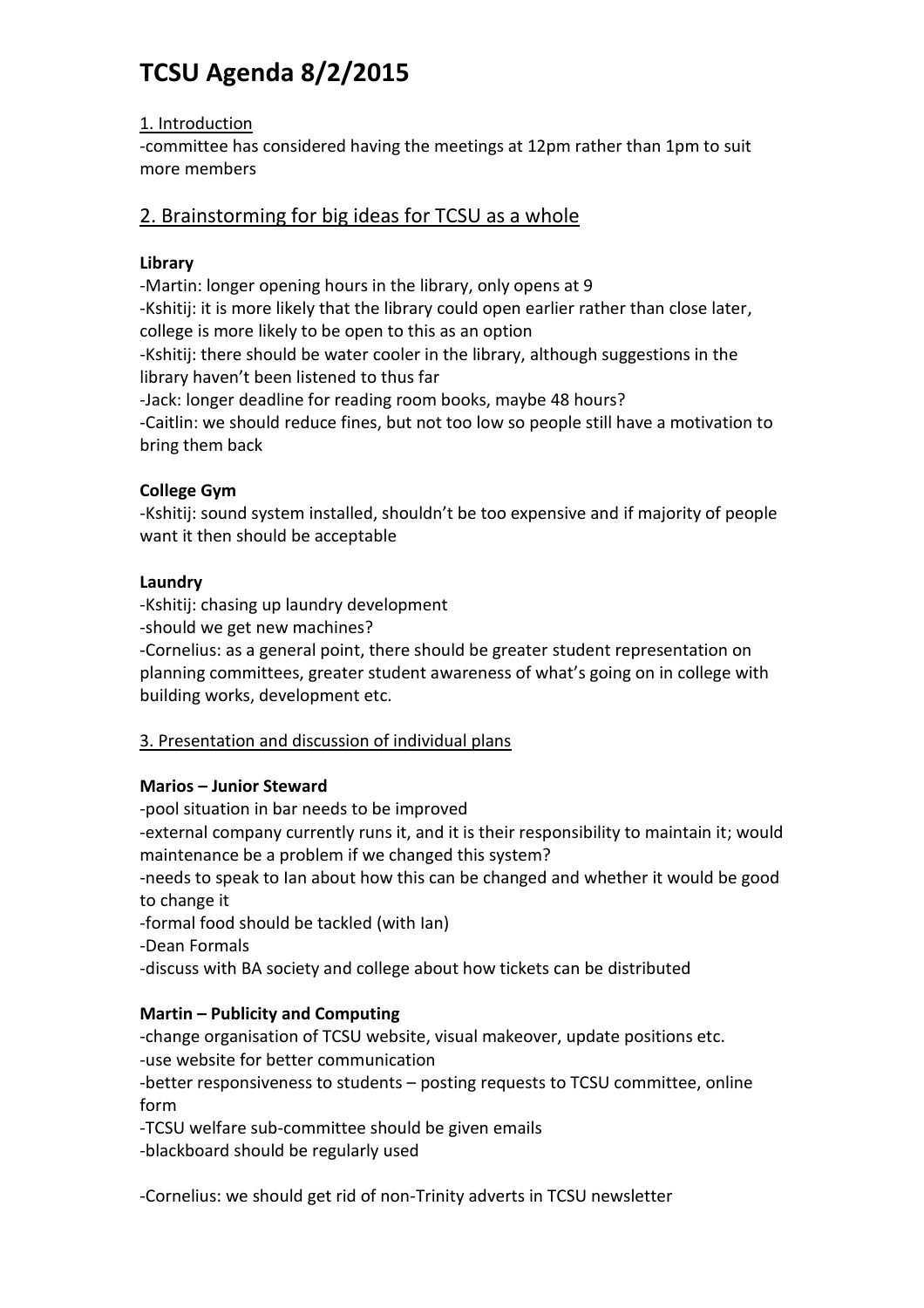-Kshitij: we would need to talk to other JCRs about this, and to CUSU about the regularity of their newsletters

-Cornelius: we can tell other JCRs to send it to CUSU because we won't publish it -Kshitij: we can't be the only JCR to not publicise university wide information; we could have a webpage for this info

-Cornelius: publicise as much as possible what is going on in Trinity in the newsletter -get in habit of putting what TCSU has done in heading of email

-we could publicise more things to do with college, rather than advertising external information

-complaints form on the website – does it need to be the same as comments? How easy will this be to do?

## **Caitlin – Access**

-work with Sarah for specific BME access events -wider BME campaign and societies getting involved, hosting at Trinity -starting organising over next few days -speak to Admissions Tutor, Senior Tutor, JB -will this be in the holidays or during term time? -more diverse backgrounds represented in the students who conduct access tours around Trinity

-facebook page for access volunteers

-providing training for access volunteers in Trinity

-updated website, making it more user friendly etc.

-Cornelius: this should be expanded, making it as comprehensive as possible; get perspectives from different students for different subjects

-alternative prospectus, in a more searchable form

-aim access website at students rather than teachers

-links between TCSU website and access website, and Trinity website – do we need a double system? We could put these together, although may face opposition from college

-in contact with Teri, schools liaison officer

-making more videos for access – Matt Dyson given budget for law-specific access videos

-involve staff more on the access side of things; giving prospective students the chance to meet fellows etc.

-Lauren: access bus can feel limited, needs more outreach -Caitlin: run access in September, potentially June/July, to target the best candidates

## **Lauren and Jack – Welfare**

-Kshitij: do we want anyone else on the welfare committee? Welfare officers choose and decide this

-secretary and treasurer can take on same role on sub-committees

-more mindfulness sessions should be available, as many as there is demand for -access to tutor in the middle of term; could use office hours they already have -pet therapy needs to be explored further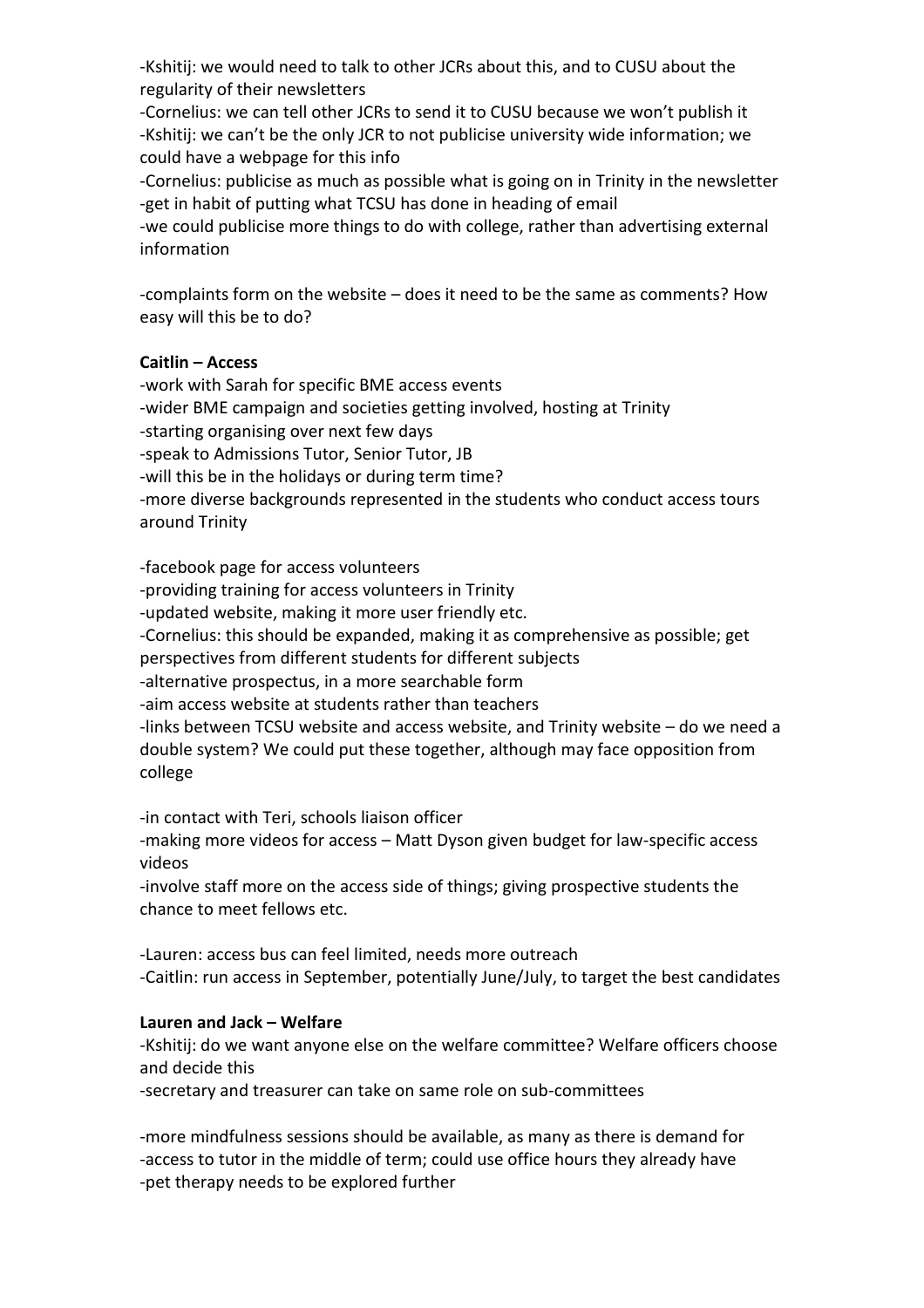-bar staff: condom machine in disabled toilet, coin mechanism should be disabled is it run by an external company?

-condom dispenser in college: ready access every time, token system maybe? -should be in centre of college and in Burrell's

-welfare booklet for freshers -college counsellor has a big backlog: can we get a second counsellor? -three to four week waiting list -Senior Tutor: second counsellor, *raise at liaison meeting* -could we get a full time counsellor? -Cornelius: introduce target for counsellor, seeing students in less than a week

-meet the new TCSU event? Free pizza, free fruit and veg

-chlamydia tests at bops

-mental health week activities

-update contact details in toilets

-feminist discussion group will continue

-week 5 chocolate: survey for alternatives, healthy snacks or fruit

#### **Harriet – Secretary**

-TCSU complaints and comments forms

#### **Charlotte – Treasurer**

-budgets need organising, comparing last year to what we want this year -send round last year's budget – Cornelius to do this -come up with good expenditures, and we could get more money from college

-long-term: making budget more transparent for Trinity students, talk to the JB -Raven locked on TCSU website; what about the Daily Mail?

-can Charlotte help other societies to keep their budgets in better order? -societies could use money for inappropriate things, so we need to keep track of this

#### **Nicholas – Environment**

-continue with Tom's projects etc. -Student Switch Off, food bank event, green formal (themed formals, like Selwyn) -more environmental ents – film nights, bird watching, etc.

-domestic: transparency of the room ballot -photos of rooms for ballots; classify rooms, give them rankings in different categories (noise, facilities etc.) -recycling bins in kitchen

#### **Michael – Ents**

-survey for ents

-big event at the Union, silent disco

-themed formals, BBQ before exams

-freshers week: keeping stuff in college so babies don't get lost

-one Burrell's, maybe keep WPR for freshers?

-swaps with other colleges to investigate formal food (Marios)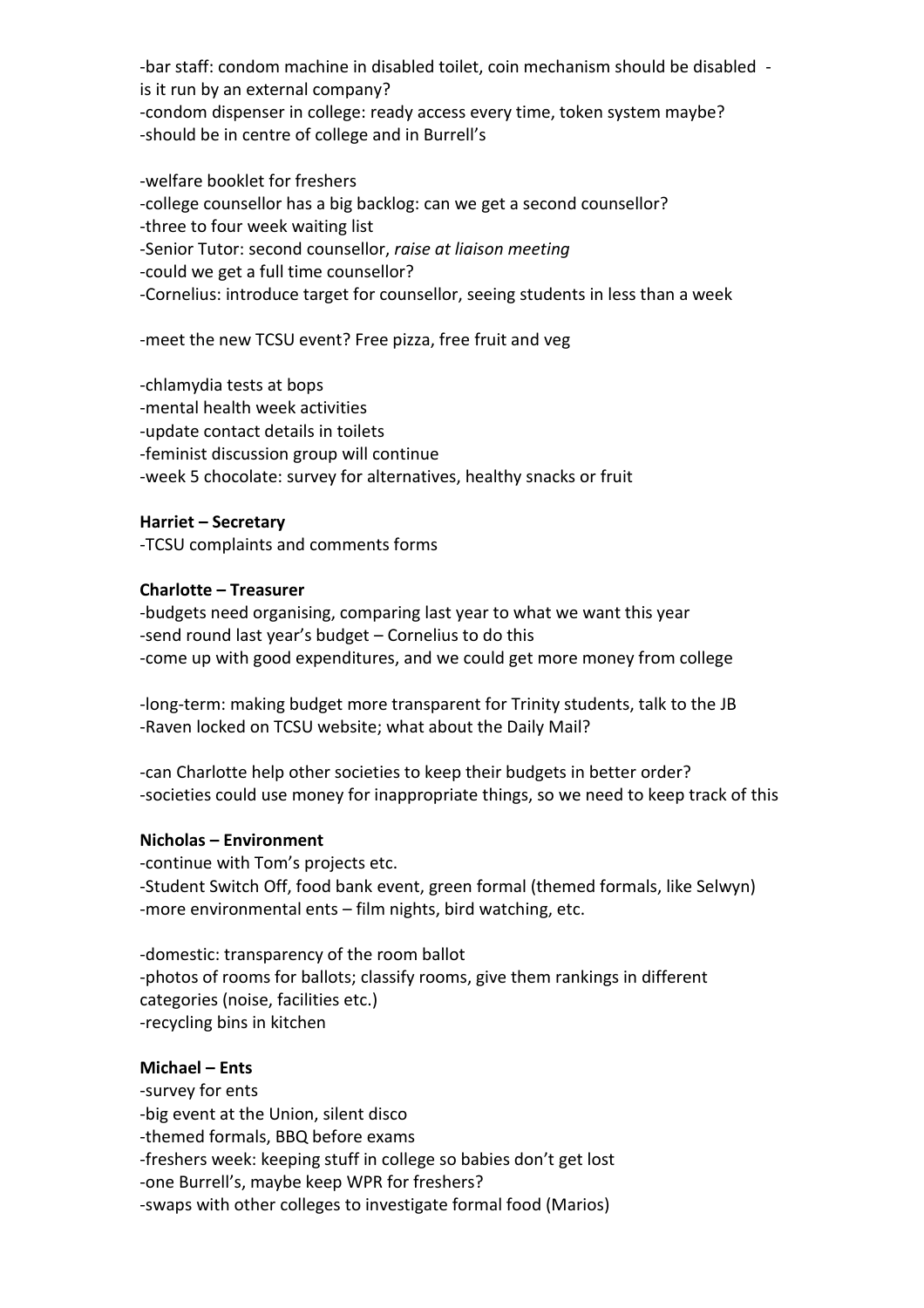## 4. Budget

-Charlotte Grace, Cornelius Römer -come up with expenditures etc. to petition for

## 5. Welfare Sub-Committee elections

-Lauren Brown, Jack Harding and Xavier Bisits -done, giving them emails, will need to organise a meeting

6. Handover Bop -Catriona is still in charge -Michael to shadow Cat

## 7. Alcohol fine

-Cornelius Römer

-£50-100 fine for students who require porters' assistance because they are too drunk

-how many times would this occur? Maybe 5

-makes people less likely to ask for support/help, puts responsibility on others -college wants a mechanism in place to discourage this from happening

-JB: he has experience with people, and the only way to deal with a drinking problem is to fine them

-what counts as being 'so drunk'? getting a key?

-tutor meeting as a punishment (suggested by Jack)

## 8. Bar related issues

-Marios Michael

-Marios: wants bar open 24/7

-people finish work at 11, want to stay in bar longer than 30 mins

-can still stop serving drinks at 11.30, but people should not be kicked out

-the whole room is closed because they cannot store the alcohol

-perhaps talk to Steward (Fellow responsible for food, drink etc.)

-Marios: survey about what kind of beers people want in the bar

-Kshitij: tie this in with renovation of the bar

-Nicholas: layout of the bar, competition to re-arrange the bar seating etc.

-Cornelius: Whewells' cellars, we could put something fun in there -Brewhouse: developing into a social space

-Bar Committee: this should be involved in developing the bar and social spaces around colleges

-Kshitij: new lighting, new seats, new décor – could get money from college to update bar that is separate from general TCSU budget

## 9. Computing Committee meeting

-Kshitij Sabnis

-Martin Freimüller

-internet limit, should people pay for internet etc.

-in principal, college is happy to increase it to whatever is appropriate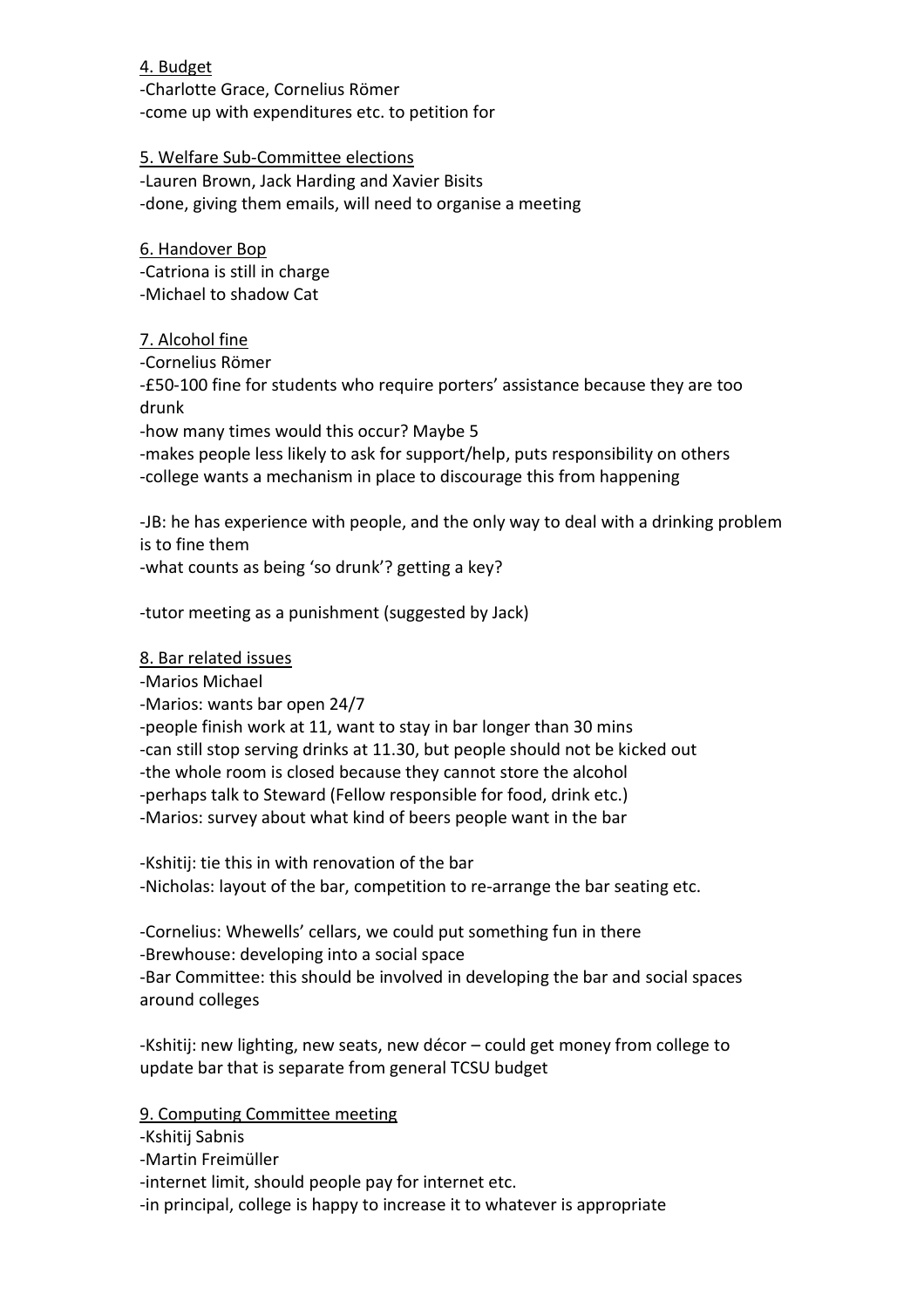10. Opening hours of the college gym

-Martin Freimüller -6am-12am would be ideal -gym closes at 10pm currently, could be open later

## 11. USC gym deal

-Cornelius Römer -how many people would be interested in this deal? -could we get this back from college? *Liaison meeting*

## 12. Room rents and holiday storage

-Cornelius Römer

-survey to work out how much people are willing to pay for storage, and work out an Excel spreadsheet for Anita

-Trinity doesn't hold commercial conferences, only annual gatherings etc.

-so, reduced storage rents should go through; there's no real reason for it not to

# 13. Publicity/Communication

-Martin Freimüller

-what do we want to use the Facebook page for? -this was not fully discussed – we'll need more guidance for TCSU on what to post

# 14. Survey

-Cornelius Römer -what needs to be included in the survey? -how much are students willing to pay for storage? -how many will take up the USC offer? -questions should be v. important, as TCSU conducted a v. comprehensive survey last year

## 15. JCR swap

-Cornelius Römer -Xavier and Sidney Sussex -BA Society, TCSU old committee, TCSU new committee also going to have a dinner

## 16. CUSU update

-Kshitij Sabnis

-reading week: CUSU wants to make it well known that they agree with the investigation into reading week, but do not necessarily support protest of not handing work, but want to protect students who do join protest -Senior Tutors getting involved, and University and Colleges -consultation with students, mostly through JCRs

-voter registration: publicise, can get CUSU to come to Trinity -email [elections@cambridge.gov.uk](mailto:elections@cambridge.gov.uk) to find out if you have registered

-does Trinity have a sexual assault policy? -Beth should be involved in this, Lauren and Jack please report

-reduced price female sanitary products: survey, what products would people be interested in?